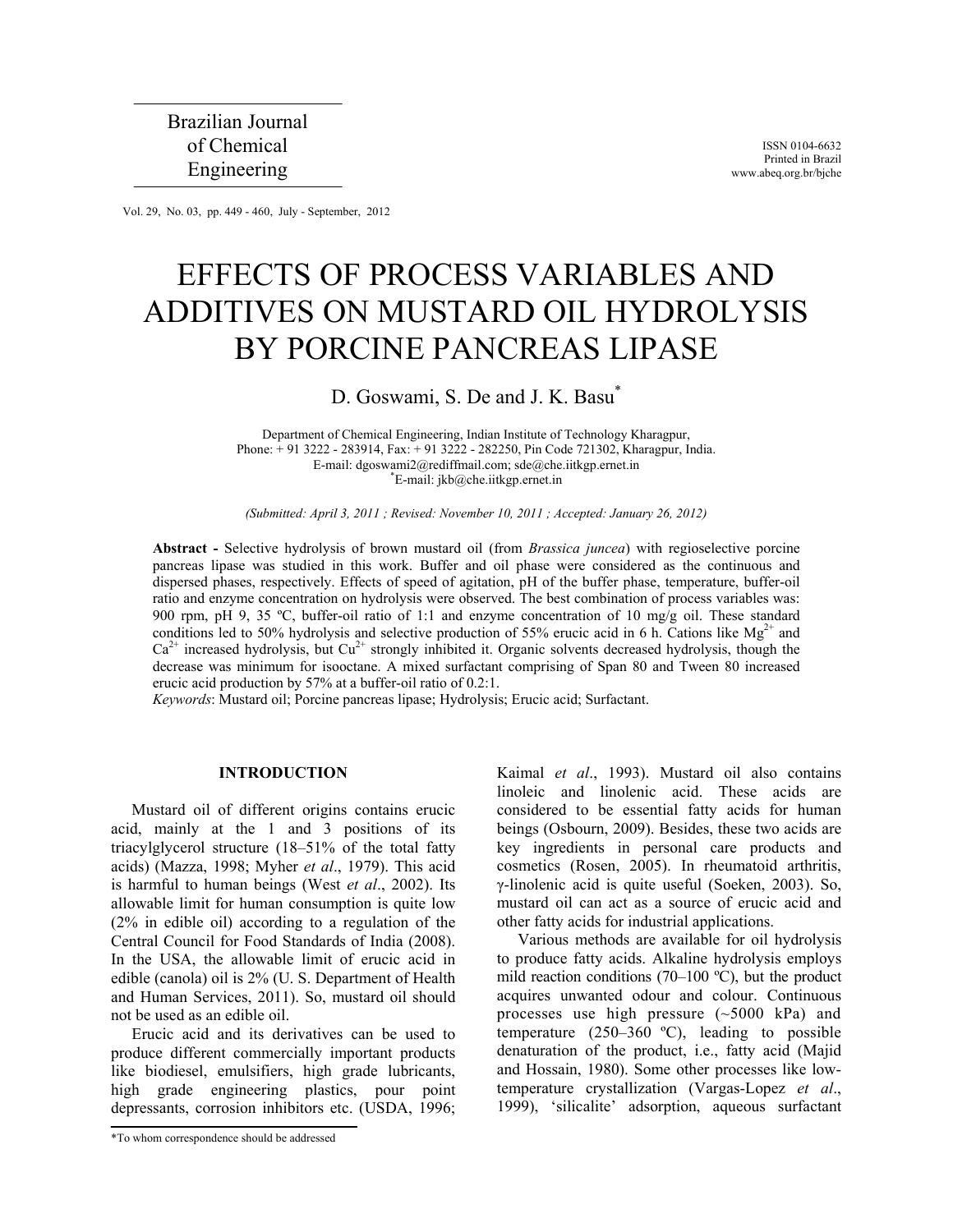separation (Sonntag, 1991) and chromatography (Wilson and Sargent, 2001) have also been used for production of erucic acid, but conversions were low in these methods.

Lipase enzyme can act as biocatalyst in the hydrolysis of vegetable oil and it possesses chemoselectivity, regioselectivity and stereoselectivity (Lerin *et al*., 2011; Tan *et al*., 2004; Saxena *et al*., 2003). At oil-water interface, it hydrolyzes carboxyl ester bond to release fatty acids and organic alcohols (Pereira *et al*., 2003; Leal *et al*., 2002; Kamimura *et al*., 1999; Merçon *et al*., 1997). In comparison with the aforementioned processes, lipase catalyzed hydrolysis has distinct advantages of excellent product purity and mild process conditions (normal pressure and nearly ambient temperature). Noncommercial lipases from *Bacillus stearothermophilu*s SB-1 and *Burkholderia cepacia* RGB-10 (Bradoo *et al*., 2002), *Pseudomonas mendocina* PK-12CS (Jinwal *et al*., 2003), *Pseudomonas aeruginosa* BN-1 (Syed *et al*., 2010), *Acinetobacter johnsonii* LP28 (Wang *et al*., 2011) and *Pseudomonas aeruginosa*  PseA (Gaur and Khare, 2011) were used to catalyze the hydrolysis of mustard oil. Lipases from *Geotrichum candidum* and *Candida rugosa* released erucic acid more slowly than 20-carbon and 18 carbon fatty acids and so were not suitable (Mcneill and Sonnet, 1995). Regioselective lipase hydrolyzed ester bonds at the 1 and 3 positions much faster (50–100 times) than the bond at the 2-position and this could concentrate erucic acid in the free fatty acid (FFA) fraction (Brockerhoff, 1973). Regioselective porcine pancreas and *Rhizopus arrhizus* lipase performed quite well in concentrating erucic acid in the FFA fraction from varieties of mustard oil (Mukherjee and Kiewitt, 1996). In this study, porcine pancreas lipase was selected for its low price. Brown mustard oil from *Brassica juncea* was chosen as the substrate for hydrolysis.

 Weak interaction forces stabilizing the secondary, tertiary and quaternary structure of enzymes are affected by changes in different process variables (temperature, pH etc.) and various additives. Alteration of such forces leads enzymes to attain less biologically active configurations; thus, these variables can have significant effects on enzyme activity (Bailey and Ollis, 1986). On increasing the temperature, the kinetic energy of the substrate and enzyme increases and these collide with other molecules more frequently. Consequently, the rate of reaction increases (Dee and Stoker, 2009). When the temperature surpasses a certain value, the increased energy alters the molecular conformation of the enzyme as the hydrogen bonds stabilizing its secondary, tertiary and quaternary structures are broken (Maidina *et al*., 2008; Solomon *et al*., 2004; Uhlig and Linsmaier-Bednar, 1998). This impedes its catalytic action. Besides, pH affects the charge of the acidic and basic amino acid residues located in the active site of enzyme. So, even small changes in pH can affect the ionic bonds stabilizing its structure and thus change its conformation and activity (Dee and Stoker, 2009; Solomon *et al*., 2004). Buffer composition and the degree of enzyme stabilization by the substrate are also important factors in determining enzyme activity (Adams *et al*., 2001). Kaimal *et al*. (1993) used buffers of pH 7, 8 and 9 instead of water as the hydrolyzing medium and found that hydrolysis as well as the amount of erucic acid remained the same. The buffer-oil ratio affects the extent of interfacial area where lipase catalyzed hydrolysis takes place. Speed of agitation affects the hydrolysis reaction by affecting mass transfer between buffer and the oil phase and by denaturation of the lipase due to fluid shear (Puthli *et al*., 2006). The enzyme concentration also affects the lipase catalyzed process considerably as its change affects the amount of lipase active site (Straathof, 2003). On the basis of these earlier studies, the effects of process parameters like speed of agitation, pH, temperature, buffer-oil ratio and enzyme concentration were determined in the present study.

The effects of salts on lipase catalyzed oil hydrolysis have been examined in a few studies (Shu *et al*., 2007; Sharon *et al*., 1998), as well as the effects of surfactants (Goswami *et al*., 2010; Yamamoto and Fujiwara, 1988) and different organic solvents (Puthli *et al*., 2006; Kulkarni and Pandit, 2005). The current study tested whether salt, solvent and surfactant could have an enhancing effect on lipase catalyzed mustard oil hydrolysis.

## **EXPERIMENTAL SECTION**

## **Materials**

The enzyme porcine pancreas lipase (type II, activity of 100–400 units/mg solid, where one unit activity means production of 1 µmole fatty acid/h) was obtained from Sigma-Aldrich Co., Germany, and was used without further purification. Oriental brown mustard oil (from *Brassica juncea*) was purchased in the local market in Kharagpur, India and was used without any further purification. Sodium chloride, calcium chloride, magnesium chloride, barium chloride, cupric chloride and ferric chloride, pentane, hexane, isooctane, butanol and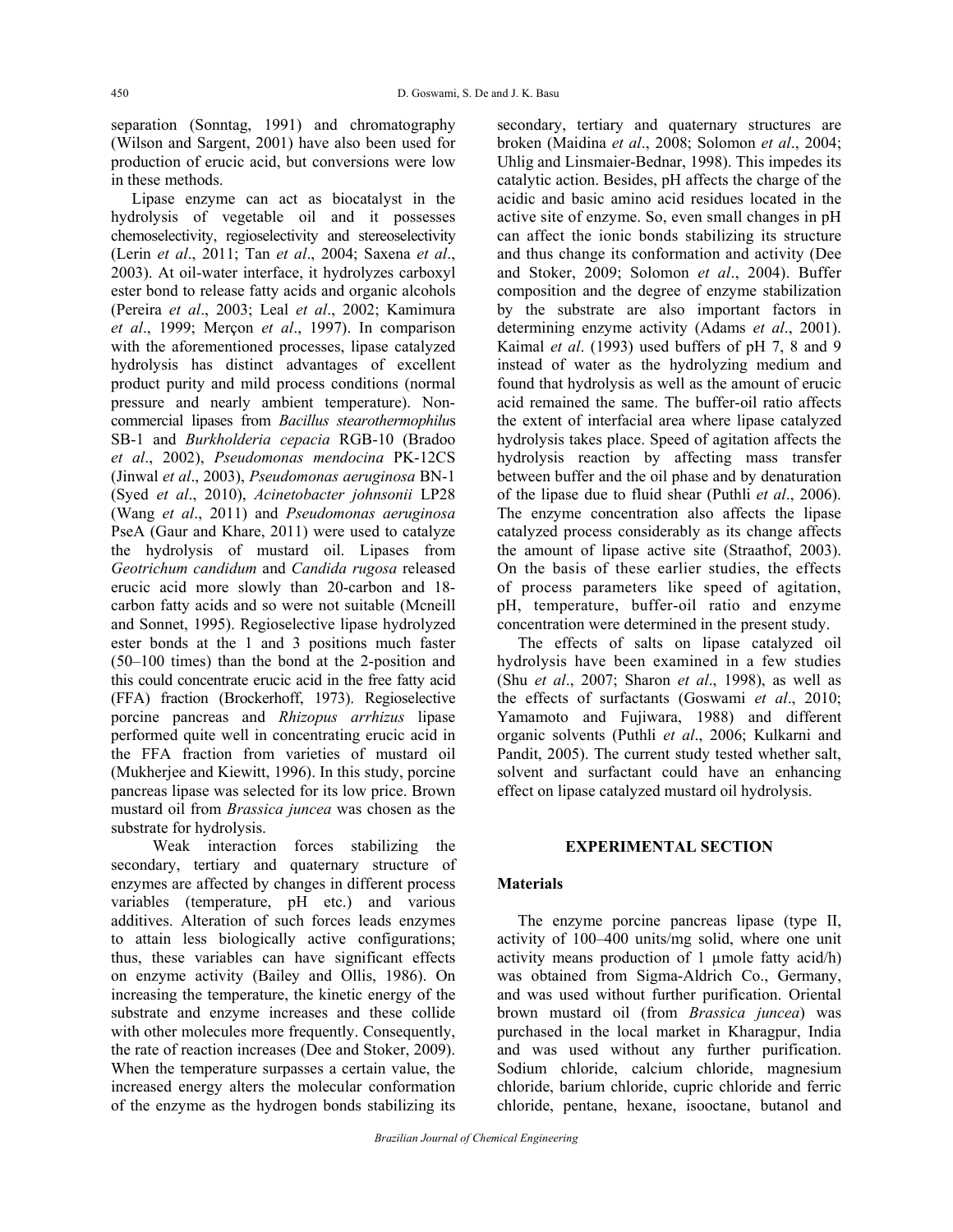DMSO (dimethyl sulphoxide) were purchased from Merck India Ltd. Acetone, methanol, potassium hydroxide, titrisol buffer (boric acid/potassium chloride/sodium hydroxide) of pH 9, SDS (sodium dodecyl sulphate) and Tween 80 (polyoxyethylene sorbitan monooleate) were also obtained from Merck India Ltd. Aluminium chloride and heptane were procured from S-D-Fine Chem Ltd., India. Hexanol was procured from BDH Chemicals Ltd., England. Ethanol was procured from Jiangsu Huaxi International Trade Co. Ltd., China. Pure erucic acid (90%) was a kind gift from Godrej Industries Pvt. Ltd., India. Tris (hydroxymethyl) aminomethane was obtained from Himedia Laboratories Pvt. Ltd., India. Maleic anhydride, CPC (cetyl pyridinium chloride), Triton X-100 (octylphenoxy polyethoxy ethanol), boron trifluoride and disodium hydrogen phosphate were purchased from SRL Ltd., India. CTAB (cetyl trimethyl ammonium bromide) and Span 80 (sorbitan monooleate) were procured from Loba Chemie Pvt. Ltd., India.

## **Experimental Set Up**

A cylindrical glass reactor (Remco, India) of inner diameter 0.06 m and length 0.12 m was used in batch mode. The reaction mixture was stirred using a mechanical stirrer (Remi, India) attached with a 4-bladed paddle type glass impeller of 0.02 m diameter. The ratio of reactor diameter and impeller diameter was fixed at 1:3 such that the effect of turbulence became constant under different conditions. The distance between the lowest point of the impeller and the bottom of reactor was 0.02 m, i.e., equal to the impeller diameter. A thermostatic water bath (Thermocon, India) was used to keep the temperature constant  $(\pm 1 \degree C)$ . The experimental set up is represented pictorially in Fig. 1. All the experiments were performed under atmospheric pressure.

#### **Procedure**

Initially, tris–maleate buffers of different pH (6, 7 and 8) were prepared following standard procedure (Gomori, 1955). Titrisol buffer of pH 9 was used. A buffer of pH 10 was prepared by mixing 0.1 M disodium hydrogen phosphate with 0.1 M NaOH in the appropriate proportions. In each experiment, a measured weight of mustard oil was initially added to the reactor and heated to the reaction temperature. Then, a certain weight of buffer solution containing a measured weight of lipase was added to the oil in order to maintain the desired buffer-oil ratio and enzyme concentration  $(g/g \text{ oil basis})$ . At fixed temperature, pH, buffer-oil ratio and enzyme concentration, the mixture was stirred at a particular speed of agitation. The speed of agitation was varied from 500 to 1100 rpm (0.52 to 1.15 m/sec of impeller tip velocity) and a standard speed was selected. Next, the temperature was varied from 30 to 45 ºC at standard speed of agitation and other variables fixed at previously set values to determine the standard temperature. The pH was then varied from 7 to 10 at standard speed, temperature and previously fixed buffer-oil ratio and enzyme concentration to find the standard pH. The buffer-oil ratio was then varied from 1:1 to 5:1 at standard speed, temperature, pH and fixed enzyme concentration to determine the standard buffer-oil ratio. Next, enzyme concentration was varied from 2 to 14 mg/g oil at standard speed of agitation, temperature, pH and buffer-oil ratio. Each experiment was terminated after 6 h by adding a certain volume of 1:1 (v/v) acetone–ethanol mixture. The oil phase was then separated from the aqueous phase and was used for analysis. At the standard set of process variables, certain concentrations of different salts, solvents and surfactants were added separately to the reaction mixture to observe the effect of each additive.





*Brazilian Journal of Chemical Engineering Vol. 29, No. 03, pp. 449 - 460, July - September, 2012*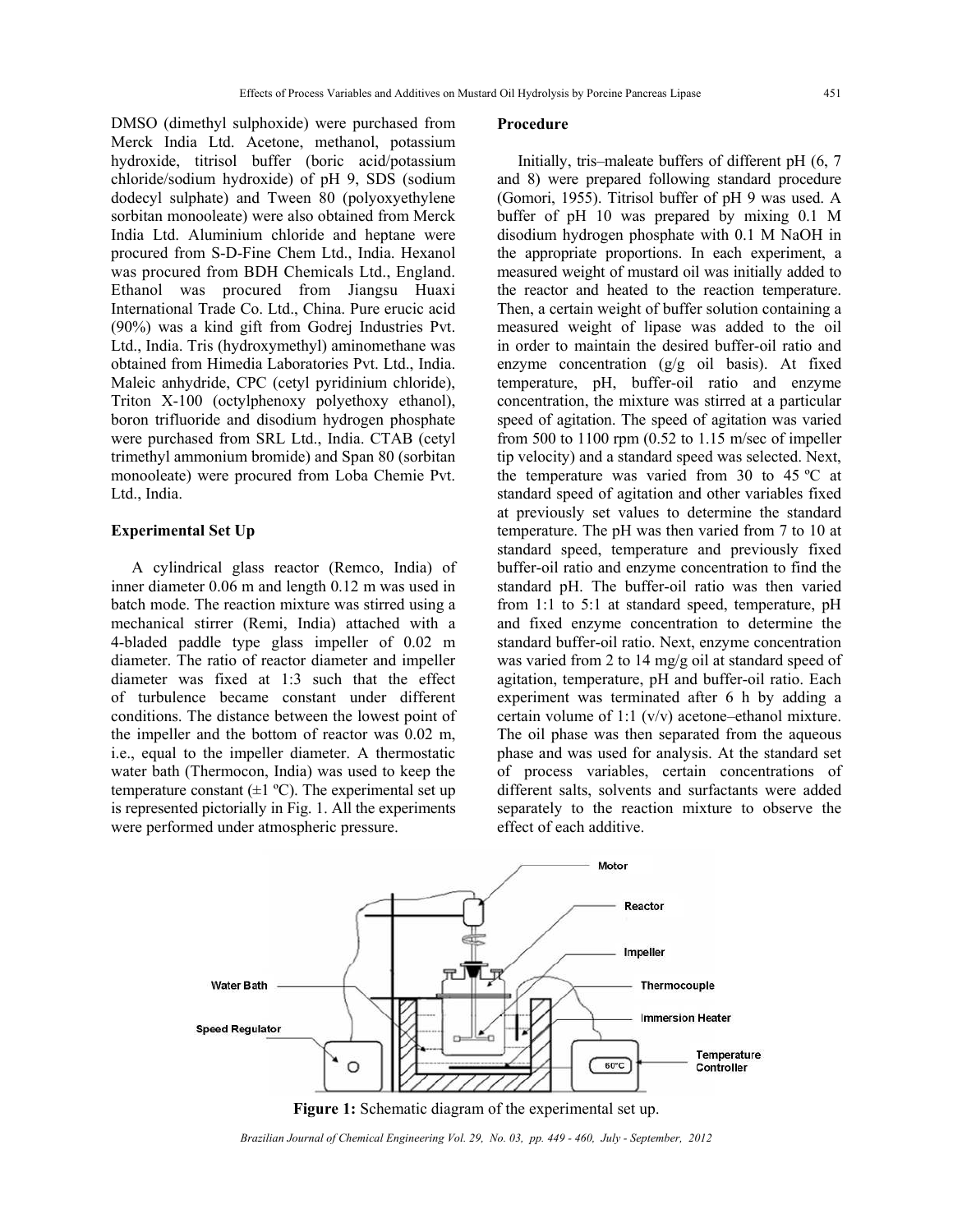## **Analyses**

## **Preparation of Methyl Erucate**

A sample from the oil phase was withdrawn and mixed with boron trifluoride–methanol  $(14\% \text{ v/v})$  in a 15 mL screw-capped vial. Then the mixture was heated in a water bath at 55 ºC for 1.5 h with stirring for 10 seconds at 15–20 minutes intervals. After that, two phases were separated. The sample was collected from the top layer and used for analysis by gas chromatography on a capillary column (O'Fallon *et al*., 2007).

## **Capillary Gas Chromatography**

A 0.2 µL sample containing methyl erucate was injected into a gas chromatograph (Chemito GC 8610) with a SGE forte GC capillary column (BPX 70, 25 m  $\times$  0.53 mm  $\times$  0.5 µm). The column was preheated at 230 °C for half an hour prior to injection of each sample. At the beginning, the oven temperature was 60 ºC; it was increased at 10 ºC/min to 150 ºC, and then increased at 5 ºC/min to the final temperature of 230 ºC. The temperatures of the injector and detector ports were 240 ºC and 280 ºC, respectively. A split flow (10:1) was used and the capillary pressure was 0.4 bar.

Percentage of total erucic acid formed  $(\% )$  =

Net amount of erucic acid in product  $(g) \times 100$ Net amount of erucic acid in oil (g)

It was found that the percentage of erucic acid in the fatty acid profile of brown mustard oil from *Brassica juncea* was 49% (Oram *et al*., 1999).

## **Determination of the Saponification Value of Mustard Oil**

Initially, 4 g of mustard oil and 50 mL of 0.5 M ethanolic KOH solution were added into a round bottom flask and the mixture was refluxed for 1 h. The resulting solution was titrated against a standard oxalic acid solution. The same experiment was carried out again without mustard oil. The saponification value was calculated from the titer values using the following formula (Paquot and Hautfenne, 1987):

$$
S.V. = \frac{56.1 \times N_1 \times (V_1 - V_0)}{m_1}
$$

where, S. V. was the saponification value,  $N_1$  was the strength of the standard oxalic acid  $(N)$ ,  $V_0$  and  $V_1$  were the volumes of standard oxalic acid solution required to neutralize the blank solution (mL) and the test sample solution (mL), respectively; and  $m_1$ was the mass of mustard oil (g).

#### **Determination of the Acid Value**

An aliquot of the sample from the oil phase was added to 100 mL of neutralized ethanol–toluene (1:1, v/v) mixture. Next, it was titrated against standardized potassium hydroxide solution with phenolphthalein as indicator. With the help of the titer values, the acid value was calculated using the following formula, (Paquot and Hautfenne, 1987):

$$
A.V. = \frac{56.1 \times N_2 \times V_2}{m_2}
$$

where A.V. was the acid value,  $V_2$  was the volume of standardized KOH solution required to neutralize the test sample solution (mL),  $N_2$  and m<sub>2</sub> were the strength of the standard oxalic acid (N) and mass of the sample from the oil layer (g), respectively.

On the basis of these two parameters, the percentage of hydrolysis was calculated using the following formula (Virto *et al*., 1991):

Percentage hydrolysis =  $\frac{\text{Acid Value} \times 100}{\text{Cauchy}}$ Saponification Value  $=\frac{AcidValue \times}{\pi}$ 

## **RESULTS AND DISCUSSION**

Effects of different process variables on porcine pancreas lipase catalyzed mustard oil hydrolysis are described in this section.

#### **Effect of Speed of Agitation**

Lipase is adsorbed at the oil–water interface with its simultaneous depletion from the bulk aqueous phase. Then, a special fit between the respective geometries of the lipase active site and aggregates of substrate occurs, leading to a large activation effect. This clearly signifies that the lipase catalyzed reaction rate increases with increasing interfacial area (Sadana, 1991; Verger, 1980).

On increasing the speed of agitation, the number of smaller droplets increases in the dispersed phase (oil), leading to enhancement of the interfacial area. As a result, a higher number of lipase molecules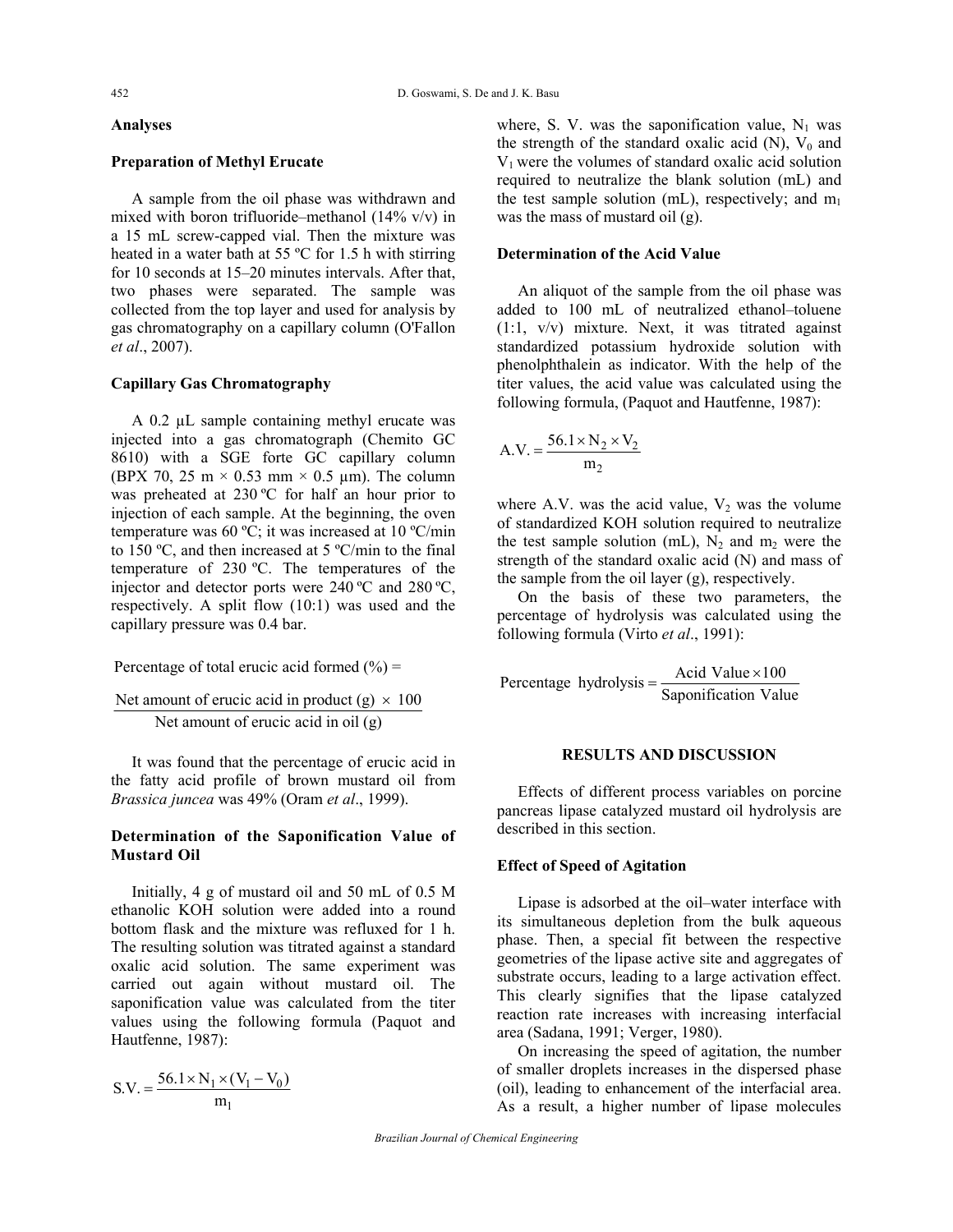leave the buffer phase and start to split the interfacial triacylglycerol. This increases the extent of hydrolysis. Mechanical agitation leads to exposure of the lipase to shear stress and unfolding and surface denaturation can occur, leading to its deactivation. This decreases the extent of hydrolysis. At low speed, the effect of enhancement of the interfacial area on hydrolysis is greater than the effect of lipase deactivation. Consequently, hydrolysis increases with increasing speed. At a certain speed, hydrolysis becomes maximum and this speed is termed the standard speed of agitation. Above this speed, the effect of deactivation of lipase surpasses the effect of interfacial area enhancement and, as a result, hydrolysis decreases (Sadana, 1991).

The effect of speed of agitation on hydrolysis, as well as the extent of production of erucic acid is presented in Fig. 2. This figure clearly shows that the standard speed of agitation is 900 rpm (impeller tip velocity of 0.95 m/sec), corresponding to maximum values of 'percentage hydrolysis' and 'percentage of total erucic acid formed'.



**Figure 2:** Variation of 'percentage of total erucic acid formed' and 'percentage hydrolysis' with speed of agitation.

## **Effect of pH of the Buffer Phase**

There are several reasons for the dependence of lipase catalysis on the pH of the buffer medium. A change in pH results in conformational changes of lipase by a change of strain on the 'lid' covering the active site. In this way, pH controls the opening or closing of the catalytic centre for substrate binding (Benjamin and Pandey, 1998). Besides, a change in pH changes the substrate concentration at the interface, ionization of free substrate and ionization of the lipase–substrate complex. Extreme values of pH, i.e., very high or very low pH lead to the irreversible denaturation of lipase and breakdown of substrates. As a result, the concentration of substrate decreases and breakdown products often inhibit lipase activity, leading to low extent of hydrolysis (Tipton and Dixon, 1979; Verger *et al*., 1973).

As lipase action often involves acid and base type catalytic actions, ionizable amino acid residues containing a partial charge are an important part of the active site of lipase. While one type of residue almost fully combines with hydrogen ions at the standard pH, the other type of residue remains free from protonation by hydrogen ions. As the active site exists only in one particular ionization state, pH quantitatively controls the state of the active site in lipase. At the standard pH, lipase has the most active catalytic site (Kuo and Gardner, 2002; Lindley, 1954).

In an earlier study, the standard pH for porcine pancreas lipase was found to shift from 7 to 8.8 with increasing chain length of the resultant fatty acids (Whitaker, 1993). So, the range of pH was selected as 7 to 10 in this study. The effect of variation of the pH on 'percentage hydrolysis' and 'percentage of total erucic acid formed' is shown in Fig. 3. This figure clearly shows that, with increasing pH, hydrolysis and simultaneously the extent of erucic acid formation reach a maximum at pH 9 and then decrease. So, the standard pH is 9.



**Figure 3:** Variation of 'percentage of total erucic acid formed' and 'percentage hydrolysis' with pH.

## **Effect of Temperature**

The effect of temperature on the enzyme catalyzed reaction is smaller than its effect on the uncatalyzed reaction. Important factors like protein denaturation, protein ionization state, and solubilities of substrates in solution are also affected by temperature (Zeffren and Hall, 1973). Temperature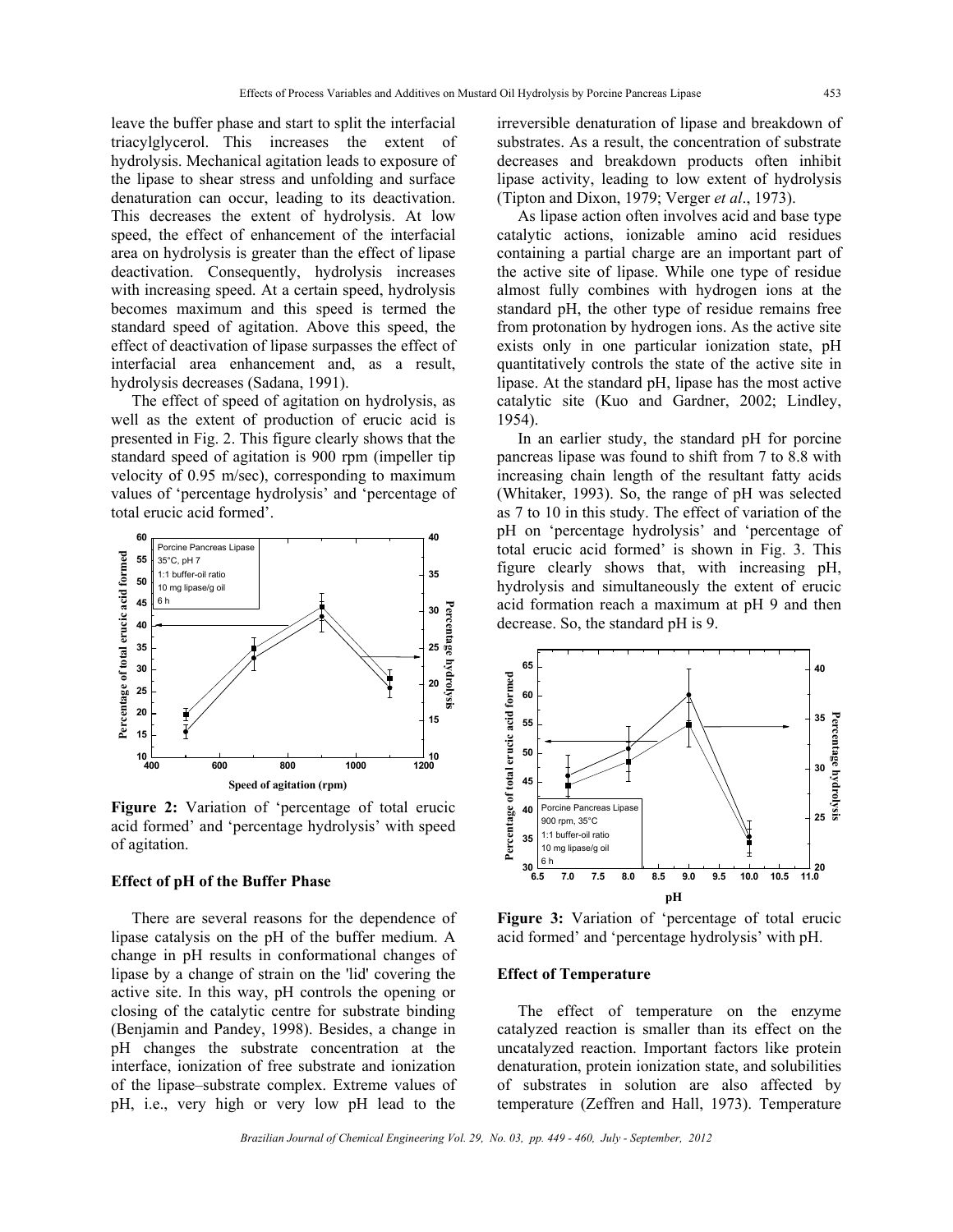controls the substrate concentration at the oil–water interface to a certain extent (Verger *et al*., 1973). The increase of temperature affects the rates of two independent processes, namely, lipase catalyzed hydrolysis and deactivation of lipase (Maidina *et al*., 2008; Uhlig and Linsmaier-Bednar, 1998). With increasing temperature, the mobility of the enzyme (lipase) molecules increases. Besides, the enzyme (lipase) molecules acquire sufficient energy to overcome the weak interactions holding the globular protein structure together. This leads to its deactivation (Bailey and Ollis, 1986). In the lower temperature range, the rate of thermal deactivation is nominal and the net extent of hydrolysis increases with the increase in temperature. At a particular temperature, overall hydrolysis becomes maximum and this is the standard temperature (Laidler and Peterman, 1979).

Mcneill and Sonnet (1995) found that the hydrolysis of high erucic acid rapeseed oil with *Candida rugosa* lipase at 10, 15 and 20 ºC resulted in a cloudy mixture, whereas there was no cloudiness at 35 ºC. They also found that the final concentration of erucic acid increased with increasing temperature and was strongly temperature dependent. So, the range of reaction temperature was chosen as 30 to 45 ºC in our study. The effect of variation of temperature on overall hydrolysis, as well as erucic acid formation, is shown in Fig. 4. From this figure, it is observed that, with increasing temperature, the extent of hydrolysis and production of erucic acid reach a maximum and then decrease. The standard temperature corresponding to maximum hydrolysis, as well as maximum extent of erucic acid formation, was found to be 35 ºC. This finding is supported by an earlier study (Bagi *et al*., 1997) where the optimum temperature of porcine pancreas lipase at pH 8.9 was found to be 35 ºC. In the present study, the increase in rate of reaction was higher than the denaturation of lipase at a temperature less than 35 ºC; as a result, the net rate of hydrolysis increased. But, above this standard temperature, denaturation of lipase surpassed the effect of rate of reaction increase and, consequently, the overall rate of hydrolysis started decreasing.

## **Effect of Buffer-Oil Ratio**

Porcine pancreas lipase has more hydrophobic amino acid residues on the surface

and so remains stable in a non-polar medium. The structure of this lipase is destabilized by increasing amounts of water, whereas buffer stabilizes it (Zaks and Klibanov, 1984). In lipase catalyzed hydrolysis, the buffer-oil ratio plays an important role by directly controlling the interfacial area. Piazza and Farrell (1991) found that castor oil hydrolysis by ground oat lipase releasing ricinoleic acid was highest when 50% of the emulsion was castor oil. For higher proportions ( $>50\%$ ) of castor oil, ricinoleic acid production decreased more sharply than in the case of lower proportions  $(\leq 50\%)$  of castor oil; i.e., a higher proportion of water gave better results. Based on their finding, the buffer concentration was never used below 1 g/g oil in the present study. Kulkarni (2001) found that aqueous and non-aqueous phases at a 1:1 ratio led to a higher extent of oil hydrolysis than other ratios. The range of buffer-oil ratios was chosen as 1:1 to 5:1 in this study.



**Figure 4:** Variation of 'percentage of total erucic acid formed' and 'percentage hydrolysis' with temperature.

Figure 5 shows the effect of buffer-oil ratio on 'percentage hydrolysis' and 'percentage of total erucic acid formed'. This figure clearly shows that a buffer-oil ratio of 1:1 leads to the highest extent of hydrolysis and erucic acid formation. At high buffer-oil ratio (2:1 to 5:1), a large interfacial area is created during mixing. This leads to high initial rate of hydrolysis. Porcine pancreas lipase selectively cleaved ester bonds at the 1 and 3 position of triacylglycerol to produce fatty acid and 2-monoacylglycerol. These compounds have higher surface affinity than lipase and so replace it from the interface at a high rate (Reis *et al*., 2009). As a result, contact between lipase and mustard oil decreases and hence the extent of hydrolysis remains low for these higher buffer-oil ratios. Besides, for those higher buffer-oil ratios, substrate is diluted at the interface and interacts with lipase to a low extent. High concentration of free fatty acid resulted in high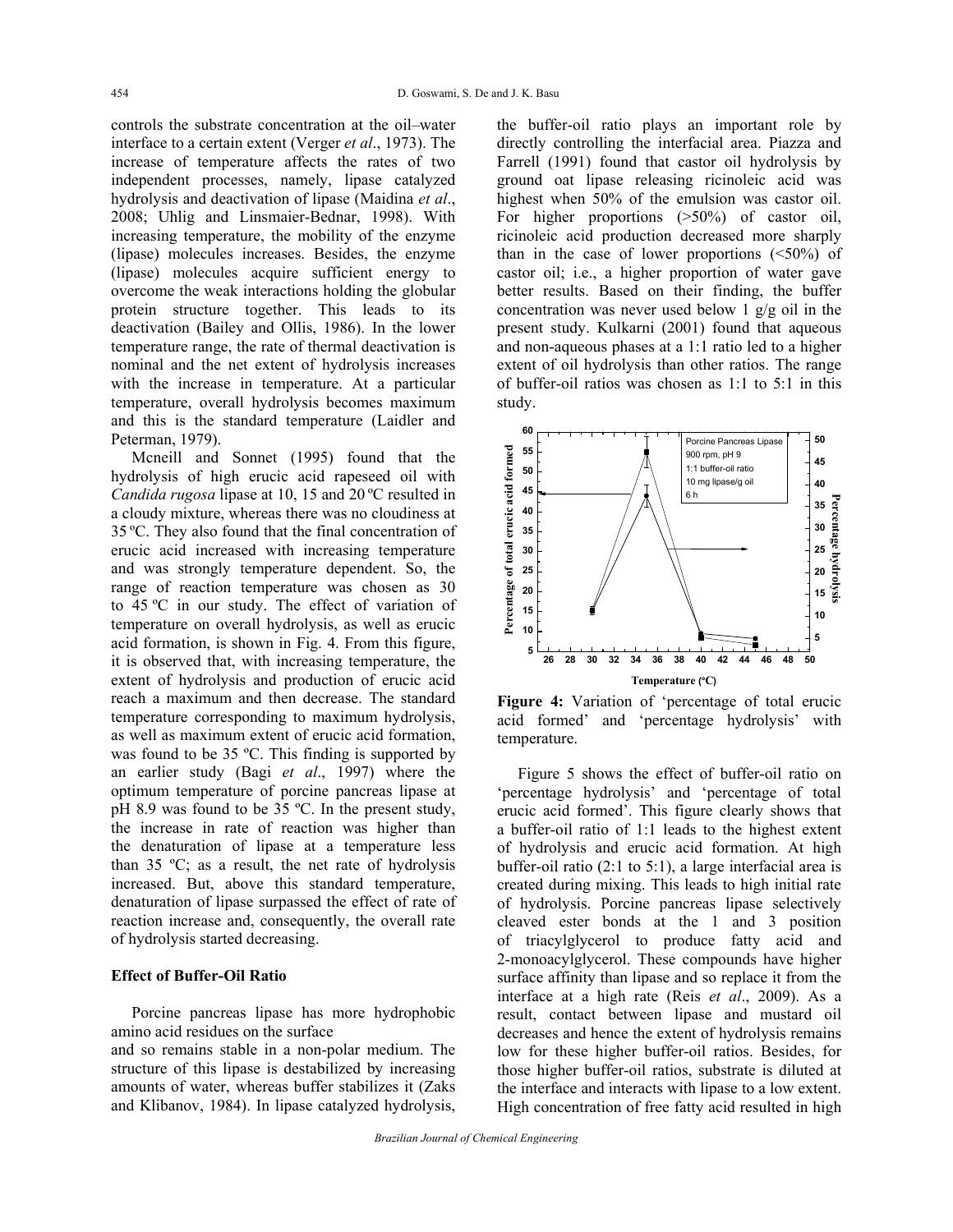concentrations of ionized carboxylic acid groups, which acidified the microaqueous phase surrounding lipase and resulted in desorption of water from the interface. These changes adversely affected lipase activity. On desorption from the interface, short and medium chain fatty acids dissolved partially in water, leading to limited accessibility of the substrate to water and hydrolysis further decreased (Kuo and Gardner, 2002).



**Figure 5:** Variation of 'percentage of total erucic acid formed' and 'percentage hydrolysis' with the buffer-oil ratio.

In the case of a 1:1 buffer-oil ratio, the interfacial area was not so high and subsequent product inhibition remained low, resulting in a moderate rate of hydrolysis. Besides, sufficient interaction between lipase and substrate occurred. These result in maximum values of 'percentage hydrolysis' and 'percentage of total erucic acid formed'.

#### **Effect of Enzyme Concentration**

The enzyme concentration has a strong impact on the catalytic process (Straathof, 2003). On increasing the lipase concentration, lipase goes from the aqueous phase to the interface at an increasing rate; its interaction with the substrate increases, leading to enhanced hydrolysis. When the lipase concentration is sufficiently high to saturate the available interface, the extent of hydrolysis becomes constant and does not increase further on increasing lipase concentration (Desnuelle, 1961).

Some initial studies were performed with a lipase concentration of 1 mg/g oil, but the extent of hydrolysis was very low such that it was tough to discriminate between the hydrolysis obtained at different pHs or temperatures. So, deliberately, 10 mg lipase/g oil was chosen for carrying out initial studies. For standardization purposes, the range of enzyme concentration was chosen as 2 to 14 mg/g oil. Fig. 6 presents the variation of 'percentage hydrolysis' and 'percentage of total erucic acid formed' with enzyme concentration. This figure shows that, with increasing enzyme concentration, the extent of hydrolysis and erucic acid production increases constantly up to 10 mg/g oil of enzyme concentration and then attains a constant value (37.46% hydrolysis and 55% erucic acid production). So, an enzyme concentration of 10 mg/g oil was considered as standard.



**Figure 6:** Variation of 'percentage of total erucic acid formed' and 'percentage hydrolysis' with the enzyme concentration.

Finally, the standard process conditions were: 900 rpm, pH 9, 35 °C, buffer-oil ratio of 1:1 and enzyme concentration of 10 g/g oil, leading to 'percentage hydrolysis' of 37.46% and 'percentage of total erucic acid formed' of 55% in 6 h.

## **Effects of Salts**

Fatty acids are more surface active than lipase and so replace it from the oil–water interface significantly. This decreases the extent of hydrolysis (Reis *et al*., 2009). Besides, the formation of the fatty acid–lipase complex is considered to be the major factor in the product inhibition of triacylglycerol hydrolysis (Bengtsson and Olivecrona, 1980). Cations of inorganic salts form salts with fatty acids and thus remove them from the oil–water interface. As a result, the availability of the interfacial area towards lipase increases, fatty acid–lipase complex formation remains low, and hydrolysis increases.

Table 1 describes the effects of the salts (0.01 M in buffer) on hydrolysis under standard process conditions. In Table 1, the term 'None' represents

*Brazilian Journal of Chemical Engineering Vol. 29, No. 03, pp. 449 - 460, July - September, 2012*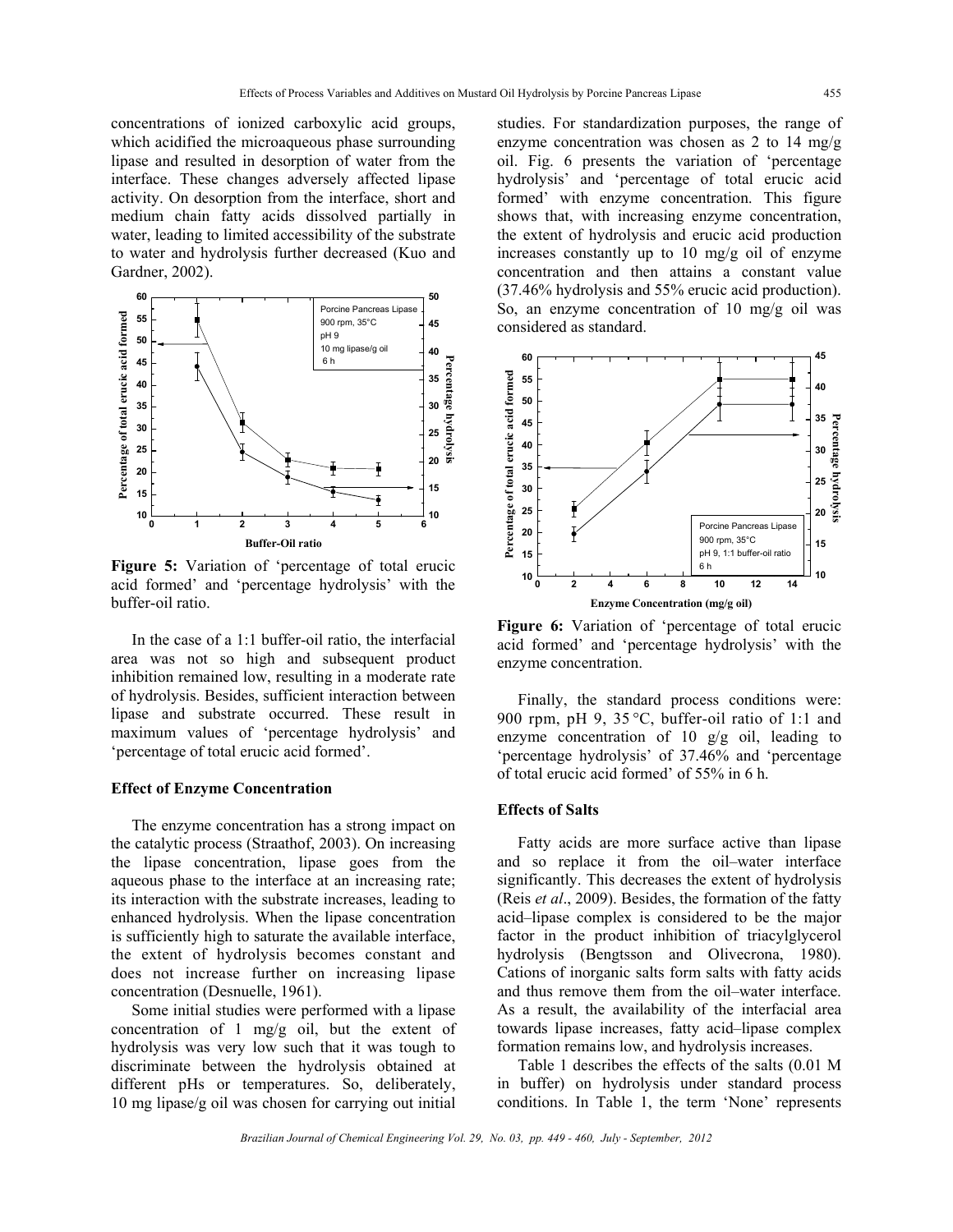the experiment under standard process conditions in the absence of any salt; this results in 37.46% hydrolysis in 6 h. This table shows that addition of Na<sup>+</sup> ion (Group IA) enhanced hydrolysis to 45%, whereas only  $Cu^{2+}$  ion (Group IB) showed strong inhibition, leading to 7.43% hydrolysis.

**Table 1: Effects of different salts on the hydrolysis of mustard oil under standard process conditions** 

| Salt                  | Percentage        |
|-----------------------|-------------------|
| $(0.01 M)$ in buffer) | <b>Hydrolysis</b> |
| None                  | 37.46             |
| NaCl                  | 45.09             |
| CuCl <sub>2</sub>     | 7.43              |
| CaCl <sub>2</sub>     | 65.36             |
| MgCl <sub>2</sub>     | 84.35             |
| BaCl <sub>2</sub>     | 45.54             |
| AICl <sub>3</sub>     | 46.91             |
| FeCl <sub>3</sub>     | 43.40             |

Ions from Group IIA metals like  $Mg^{2+}$  and  $Ca^{2+}$ led to large increases in hydrolysis (84.35 and 65.36% for  $Mg^{2+}$  and  $Ca^{2+}$  respectively). Such divalent cations can react with two fatty acid molecules to form di-salts, unlike monovalent cations. Consequently, divalent cations (Group II) were more effective than monovalent cations (Group I) in separating fatty acid and reutilizing lipase. Again, cations from Group IIA formed planar salts, leading to less steric effects (Sharon *et al*., 1998). Here,  $Mg^{2+}$  was found to be more active than  $Ca^{2+}$ ion.  $Ba^{2+}$  of Group IIA led to a comparatively lower extent of hydrolysis  $(45.54\%)$ .  $Al^{3+}$  of Group IIIA and  $Fe<sup>3+</sup>$  of group VIII showed performance similar to  $Ba^{2+}$  as these ions also formed di-salts.

## **Effects of Organic Solvents**

Table 2 shows the effects of various organic solvents (0.5 g/g oil) on hydrolysis under standard process conditions. In this table, the term 'None' in the "Organic Solvent" column represents the experiment under standard process conditions without organic solvent. This experiment used only buffer solution containing lipase and led to 37.46% hydrolysis in 6 h. Table 2 shows that all the organic solvents led to a decrease in hydrolysis. The best performance was shown by isooctane, which only decreases hydrolysis a little (37.46% to 36.50%). Hexane and heptane also perform better than other solvents, resulting in 33.83% and 30.50%, respectively. But solvents like pentane, butanol, hexanol and DMSO drastically deactivate lipase, leading to 9.11, 15.51, 13.90 and 12.45% hydrolysis, respectively. The reason is that the lid on active site of lipase opens only in the presence of an oil–water interface as a result of which substrate (oil) molecule can access active site of lipase (Brozozowski *et al*., 1991). But, as lipase is insoluble in organic solvent, the presence of such a solvent hinders lipase reaching the oil–water interface due to diffusional limitations. Consequently, a sufficient number of active sites of lipase cannot open up and finally, hydrolysis decreases. Besides, the presence of organic solvent decreases the conformational mobility of enzymes like lipase and destabilizes the transition state during reaction (Klibanov, 1997). All these factors decrease hydrolysis.

**Table 2: Effects of different organic solvents on the hydrolysis of mustard oil under standard process conditions** 

| <b>Organic Solvent</b><br>$(0.5 \text{ g/g oil})$ | Percentage<br><b>Hydrolysis</b> |
|---------------------------------------------------|---------------------------------|
| None                                              | 37.46                           |
| Hexane                                            | 33.83                           |
| Isooctane                                         | 36.50                           |
| Heptane                                           | 30.50                           |
| Pentane                                           | 9.11                            |
| <b>Butanol</b>                                    | 15.51                           |
| Hexanol                                           | 13.90                           |
| DMSO                                              | 12.45                           |

## **Effects of Surfactants**

Table 3 shows the effect of different surfactants on the hydrolysis of mustard oil catalyzed by porcine pancreas lipase in the presence of 10 mg lipase/g oil at 900 rpm and 35 ºC. In the absence of surfactant, 55% erucic acid is produced in 6 h. Though in earlier studies (Antonov *et al*., 1988; Verger *et al*., 1970) it has been reported that a very low concentration of SDS increases activity of porcine pancreas lipase, it did not increase activity of the same lipase in this study. Cationic surfactants like CTAB also significantly decrease conversion. The nonionic surfactant Span 80 increased the hydrolysis of castor oil in an earlier study (Goswami *et al*., 2010), but it decreased erucic acid production in this study. Other nonionic surfactants like Triton X-100 and Tween 80 lead to a large decrease in erucic acid production. All the surfactants decrease the production of erucic acid to a great extent. Only Span 80 (0.01 M) shows a considerable amount of erucic acid production (30% in 6 h) in a water-in-oil emulsion with a buffer-oil ratio of 0.2:1.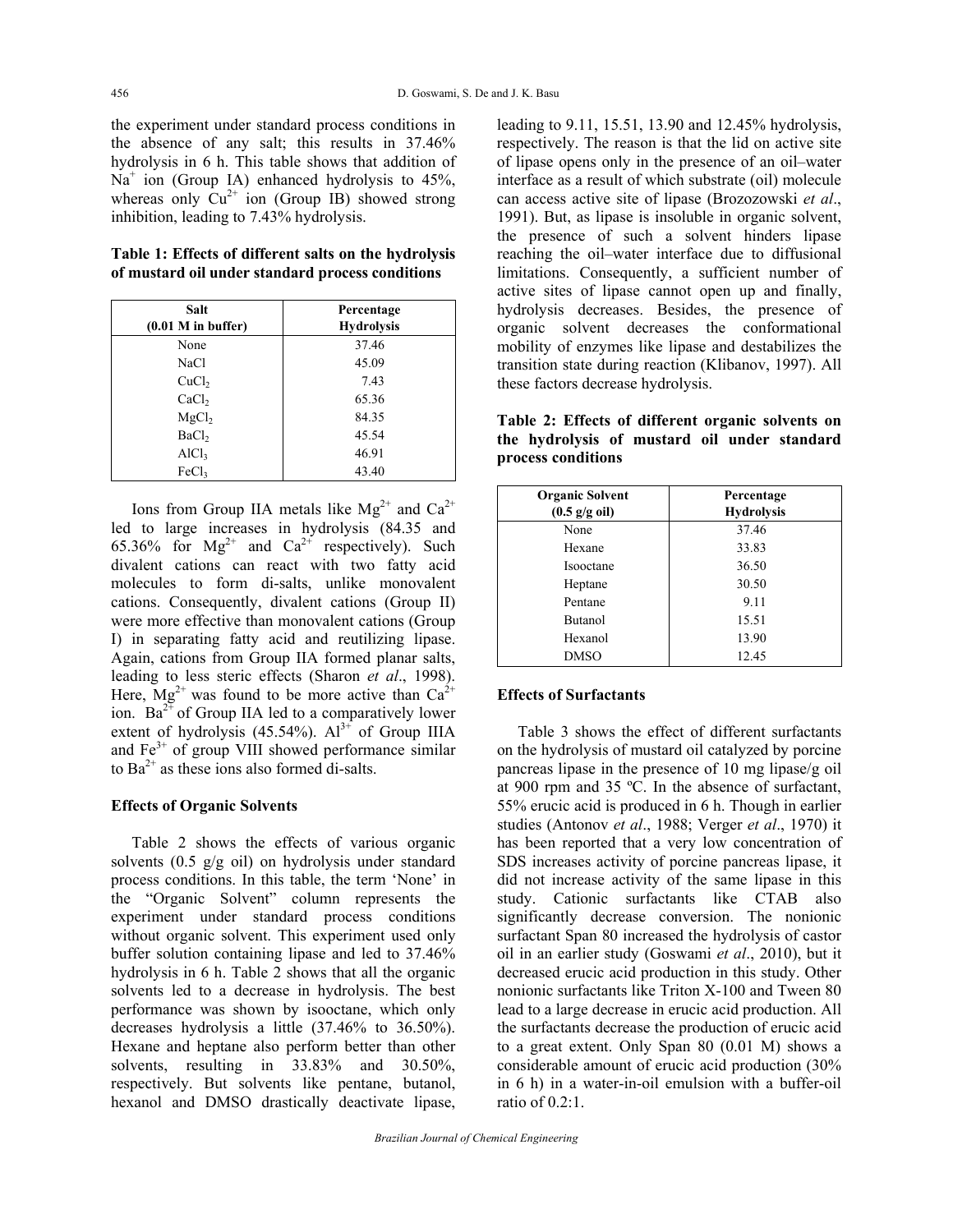| No. | pН | <b>Surfactant</b><br>(Concentration in buffer) | <b>Buffer concentration</b><br>$(g/g \text{ oil})$ | <b>Response (Percentage of total</b><br>erucic acid formed) |
|-----|----|------------------------------------------------|----------------------------------------------------|-------------------------------------------------------------|
|     | 9  |                                                |                                                    | 55.02                                                       |
|     | 9  | SDS (0.004 M)                                  |                                                    | 6.04                                                        |
|     |    | SDS (0.01 M)                                   |                                                    | 7.77                                                        |
|     |    | SDS (0.02 M)                                   |                                                    | 6.64                                                        |
| 4   |    | Span 80 (0.01 M)                               |                                                    | 11.44                                                       |
|     |    | Span 80 (0.02 M)                               |                                                    | 6.64                                                        |
| 6   |    | SDS (0.01 M)                                   |                                                    | 2.64                                                        |
|     |    | Span 80 (0.01 M)                               |                                                    | 14.00                                                       |
| 8   |    | CTAB(0.01 M)                                   |                                                    | 14.00                                                       |
| 9   |    | Triton $X-100$ (0.01 M)                        |                                                    | 3.80                                                        |
| 10  |    | CPC (0.01 M)                                   |                                                    | 18.10                                                       |
| 11  |    | Tween 80 (0.01 M)                              |                                                    | 8.76                                                        |
| 12  |    | Span 80 (0.01 M)                               | 0.2                                                | 30.13                                                       |

**Table 3: Effects of different surfactants on the production of erucic acid** 

As no single surfactant was found to be effective, a mixed surfactant system consisting of Span 80 and Tween 80 was tested for possible enhancement. In castor oil hydrolysis, a quite low concentration of Span 80 (0.006 M) was found to be optimum (Goswami *et al*., 2010). Naturally, its chosen concentrations were also low (0.001, 0.003 and 0.005 M) in the present study. A very low concentration of Tween 80 stimulated lipase at 1/100 to 1/10,000 of the CMC in an earlier study (Li *et al*., 1986). As the CMC of Tween 80 is very low (0.038 M), a low concentration (0.0015 M or 1/25 of its CMC) was chosen in the present study. Table 4 shows the effect of mixed surfactant consisting of nonionic Span 80 (dissolved in the oil phase) and Tween 80 (dissolved in the buffer phase) under constant conditions of 10 mg lipase/g oil, buffer-oil ratio of 0.2:1, 900 rpm, pH as 9 and 35 ºC. A combination of Span 80 (0.005 M in the oil) and Tween 80 (0.0015 M in the buffer) increases selective production of erucic acid from 27.87% (hydrolysis without surfactant) to 43.71%, i.e., overall 57% with respect to hydrolysis without surfactant in 6 h.

**Table 4: Effects of various combinations of mixed surfactants on the production of erucic acid** 

| No.            | Concentration<br>of Span 80<br>(M in oil) | <b>Concentration</b><br>of Tween 80<br>(M in buffer) | <b>Response</b><br>(Percentage)<br>of total erucic<br>acid formed) |
|----------------|-------------------------------------------|------------------------------------------------------|--------------------------------------------------------------------|
|                |                                           |                                                      | 27.87                                                              |
| $\mathfrak{D}$ | 0.001                                     | 0.0015                                               | 19.77                                                              |
| $\mathcal{E}$  | 0.003                                     | 0.0015                                               | 24.77                                                              |
|                | 0.005                                     | 0.0015                                               | 43.71                                                              |

## **CONCLUSIONS**

In this study, the moderate value of the standard speed of agitation (900 rpm) shows that deactivation of porcine pancreas lipase becomes significant at comparatively low shear stress. The standard pH of this lipase was found to be basic (9). The change in hydrolysis as well as erucic acid production is very sharp with the change in temperature around the standard temperature of 35 ºC. Temperature affects hydrolysis most significantly. With buffer as the dispersion medium, increasing the amount of buffer actually decreases the extent of hydrolysis rapidly. The hydrolysis attains its maximum when the amount of buffer and oil is the same (buffer-oil ratio of 1:1). As porcine pancreas lipase is of quite low activity, a comparatively high lipase concentration (10 mg/g oil) is found to be standard.

Metal ions from Group II like  $Mg^{2+}$  and  $Ca^{2+}$ increase hydrolysis significantly, probably due to formation of di-salts with fatty acid molecules. Ions like Ba<sup>2+</sup> (Group II),  $Al^{3+}$  (Group III) and Fe<sup>3+</sup> (Group VIII) increase hydrolysis moderately. This is probably due to some kind of inhibition by these ions as these also form di-salts with fatty acid molecules. Only  $Cu^{2+}$  ion strongly inhibits hydrolysis. All the tested organic solvents inhibit hydrolysis, presumably because these solvents hinder diffusion of lipase from the bulk aqueous phase to the oil–water interface and also deactivate lipase. Only isooctane shows small inhibition, whereas pentane, butanol, hexanol and DMSO lead to strong inhibition. No single surfactant can increase hydrolysis. A mixed surfactant system composed of nonionic Span 80 and Tween 80 increased erucic acid production significantly when oil was used as the dispersion medium (buffer-oil ratio of 0.2:1).

*Brazilian Journal of Chemical Engineering Vol. 29, No. 03, pp. 449 - 460, July - September, 2012*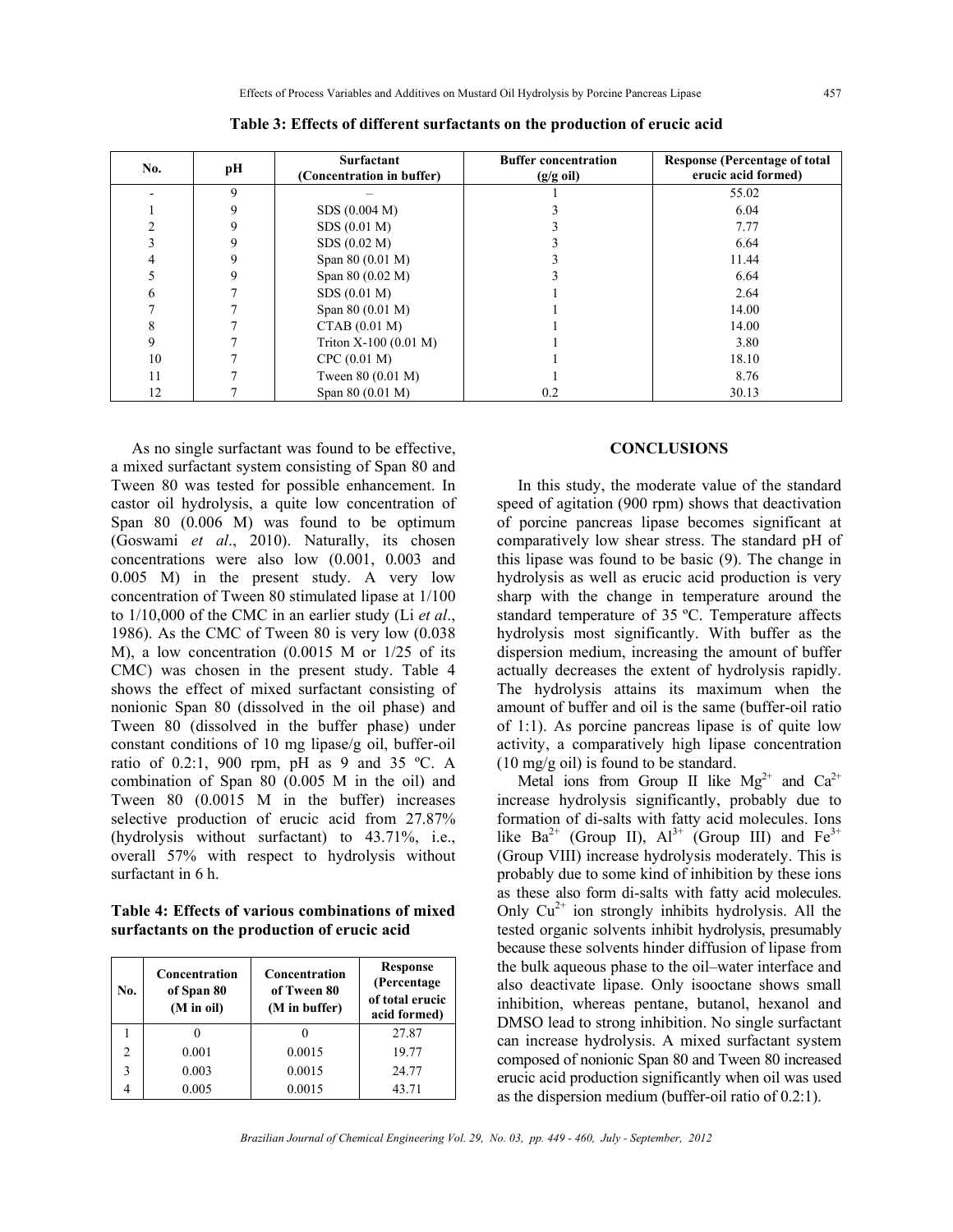#### **NOMENCLATURE**

| A. V.          | Acid value                     |                 |
|----------------|--------------------------------|-----------------|
| S.V.           | Saponification Value           |                 |
| m <sub>1</sub> | mass of mustard oil for        | g               |
|                | determination of the           |                 |
|                | saponification value           |                 |
| m <sub>2</sub> | mass of sample taken from      | g               |
|                | the oil layer to determine the |                 |
|                | acid value                     |                 |
| $N_1$          | Strength of standard oxalic    | Normality $(N)$ |
|                | acid used for the              |                 |
|                | determination of the           |                 |
|                | saponification value           |                 |
| $N_2$          | Strength of standard oxalic    | Normality $(N)$ |
|                | acid used for the              |                 |
|                | determination of the acid      |                 |
|                | value                          |                 |
| $V_0$          | volume of standard oxalic      | mL              |
|                | acid solution required to      |                 |
|                | neutralize the blank solution  |                 |
| $V_1$          | volume of standard oxalic      | mL              |
|                | acid solution required to      |                 |
|                | neutralize the test sample     |                 |
|                | solution                       |                 |
| V <sub>2</sub> | volume of standardized         | mL              |
|                | KOH solution required to       |                 |
|                | neutralize the test sample     |                 |
|                | solution                       |                 |

#### **ACKNOWLEDGEMENT**

Erucic acid (90%) was a kind gift from Godrej Industries Limited, India.

#### **REFERENCES**

- Adams, M. W. W. and Kelly, R. M., (Eds.) Hyperthermophilic Enzymes. Vol. 334, 283, Academic Press, New York (2001).
- Antonov, V. K., Dyakov, V. L., Mishin, A. A. and Rotanov, T. V., Catalytic activity and association of pancreatic lipase. Biochimie, 70, No. 9, 1235 (1988).
- Bagi, K., Simon, L. M. and Szajáni, B., Immobilization and characterization of porcine pancreas lipase. Enzyme and Microbial Technology, 20, No. 7, 531 (1997).
- Bailey, J. E. and Ollis, D. F., Biochemical Engineering Fundamentals. McGraw-Hill Book Co., New York (1986).
- Bengtsson, G. and Olivecrona, T., Lipoprotein lipase: Mechanism of product inhibition. European Journal of Biochemistry, 106, 557 (1980).
- Benjamin, S. and Pandey, A., *Candida rugosa*  lipases: Molecular biology and versatility in biotechnology. Yeast, 14, No. 12, 1069 (1998).
- Bradoo, S., Rathi, P., Saxena, R. K. and Gupta, R., Microwave-assisted rapid characterization of lipase selectivities. Journal of Biochemical and Biophysical Methods, 51, No. 2, 115 (2002).
- Brockerhoff, H., A Model of pancreatic lipase and orientation of enzyme at interfaces. Chemistry and Physics of Lipids, 10, No. 3, 215 (1973).
- Brozozowski, A. M., Derewenda, Z. S., Dodson, G., Lawson, D. M., Turkenburg, J. P., Bjorkling, F., Huge-Jensen, B., Patkar, S. A. and Thim, L., A Model for Interfacial activation in lipases from the structure of a fungal lipase–inhibitor complex. Nature, 351, No. 6326, 491 (1991).
- Dee, J. and Stoker, H. S., Organic and Biological Chemistry. Cengage Learning, 386 (2004).
- Minutes of the Meeting of Oils and Fats Sub-Committee. The Central Council for Food Standards, India (2008). www.cseindia.org/oil/ CCFS\_20080107.pdf (Accessed in September 12, 2009).
- Desnuelle, P., Pancreatic Lipase, in Advances in Enzymology and Related areas of Molecular Biology. Vol. 23, (Ed.) Nord, F. F., Interscience Publishers Inc., New York (1961).
- Gaur, R. and Khare, S. K., Statistical optimization of palm oil hydrolysis by *Pseudomonas aeruginosa* PseA lipase. Asia-Pacific Journal of Chemical Engineering, 6, No.1, 147 (2011).
- Gomori, G., Preparation of Buffers for Use in Enzyme Studies, in Methods in Enzymology. Vol. 1. (Eds.) Colowick, S. P. and Kaplan, N. O., Academic Press Inc., New York (1955).
- Goswami, D., Sen, R., Basu, J. K. and De, S., Surfactant enhanced ricinoleic acid production using *Candida rugosa* lipase. Bioresource Technology, 101, No. 1, 6 (2010).
- Jinwal, U. K., Roy, U., Chowdhury, A. R., Bhaduri, A. P. and Roy, P. K., purification and characterization of an alkaline lipase from a newly isolated *Pseudomonas mendocina* PK-12CS and chemoselective hydrolysis of fatty acid ester. Bioorganic and Medicinal Chemistry, 11, No. 6, 1041 (2003).
- Kaimal, T. N. B., Prasad, R. B. N. and Rao, T. C., A novel lipase hydrolysis method to concentrate erucic acid glycerides in cruciferae oils. Biotechnology Letters, 15, No. 4, 353 (1993).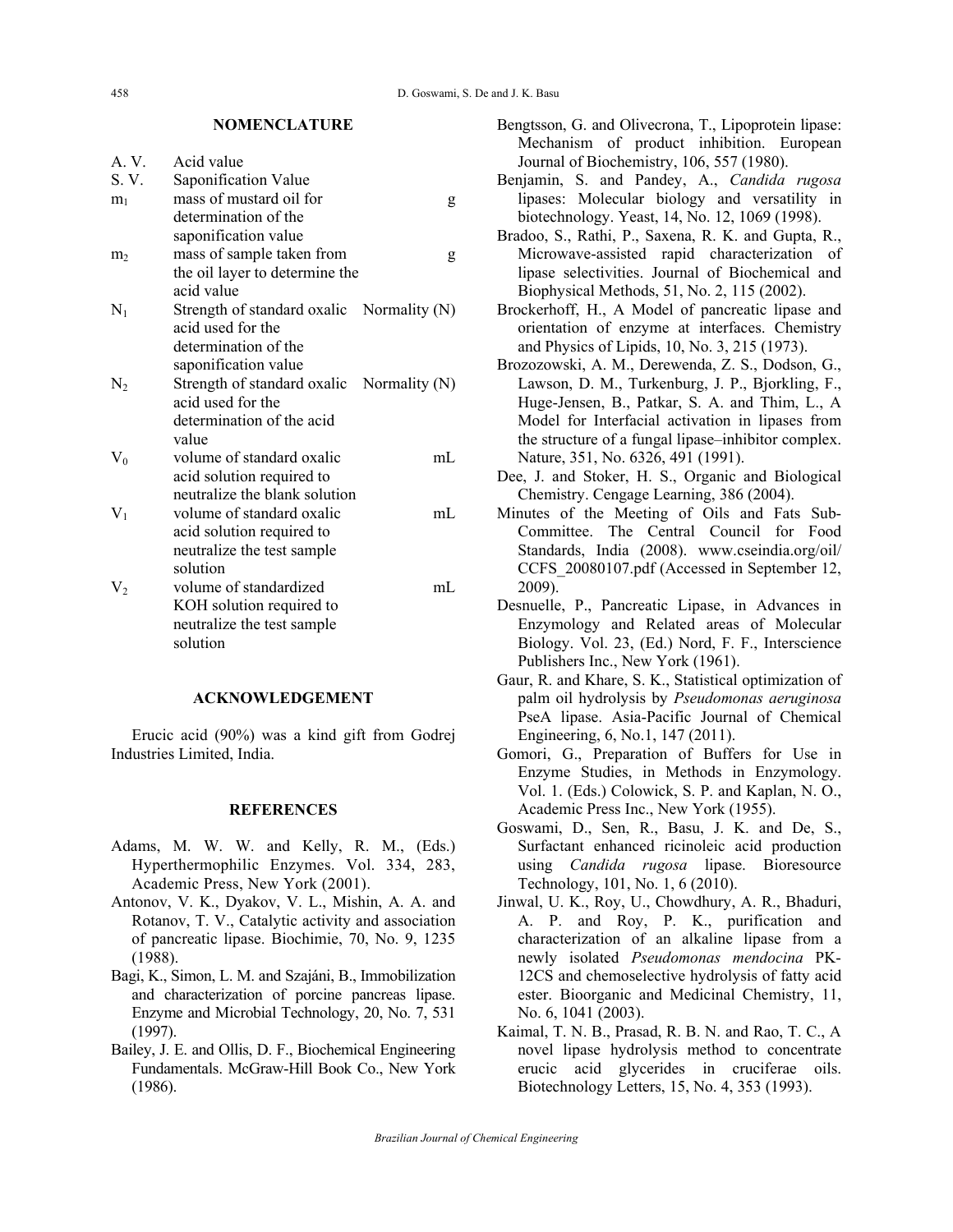- Kamimura, E. S., Mendieta, O., Sato, H. H., Pastore, G. and Maugeri, F., Production of lipase from *Geotrichum* sp and adsorption studies on affinity resin. Braz. J. Chem. Eng., 16, No. 2, 103 (1999).
- Klibanov, A. M., Why are enzymes less active in organic solvents than in water? Trends in Biotechnology, 15, 97 (1997).
- Kulkarni, S. R. and Pandit, A. B., Enzymatic hydrolysis of castor oil: An approach for rate enhancement and enzyme economy. Indian Journal of Biotechnology, 4, No. 2, 241 (2005).
- Kulkarni, S. R., Studies in Enzyme Modification. Ph.D. Thesis, Mumbai University (2001).
- Kuo, T. M. and Gardner, H. W., Lipid Biotechnology. Marcel Dekker Inc., New York (2002).
- Laidler, K. J. and Peterman, B. F., Temperature Effects in Enzyme Kinetics, in Methods in Enzymology, Vol. 63. (Ed.) Purich, D. L., Academic Press, New York (1979).
- Leal, M. C. M. R., Cammarota, M. C., Freire, D. M. G. and Sant'Anna, Jr. G. L., Hydrolytic enzymes as coadjuvants in the anaerobic treatment of dairy wastewaters. Braz. J. Chem. Eng., 19, No. 2, 175 (2002).
- Lerin, L., Ceni, G. Richetti A., Kubiak, G., Vladimir Oliveira, J. Toniazzo, G., Treichel, H., Oestreicher E. G. and Oliveira, D., Successive cycles of utilization of novozym 435 in three different reaction systems. Braz. J. Chem. Eng., 28, No. 2, 181 (2011).
- Li, J. H.-Y., Zuzack, J. S. and Kau, S. T., Effects of detergents on sodium transport in toad urinary bladder. The Journal of Pharmacology and Experimental Therapeutics, 238, No. 2, 415 (1986).
- Lindley, H., The Mechanism of Action of Hydrolytic Enzymes, in Advances in Enzymology, Vol. XV. (Ed.) Nord, F. F., Interscience Publishers, New York (1954).
- Maidina, A. B., Belova, A. B., Levashov, A. V. and Klyachko, N. L., Choice of temperature for safflower oil hydrolysis catalyzed by *Candida rugosa* lipase. Moscow University Chemistry Bulletin, 63, No. 2, 108 (2008).
- Majid, S. A. and Hossain, M. A., A Study on the hydrolysis of fats and oils by the Twitchell reagent. Part III. Effect of the catalyst on different fats and oils. Bangladesh Journal of Scientific and Industrial Research, 15, 107 (1980).
- Mazza, G., Functional Foods: Biochemical and Processing Aspects. Technomic Publishing Co., Inc., Lancaster (1998).
- Mcneill, G. P. and Sonnet, P. E., Isolation of erucic acid from rapeseed oil by lipase-catalyzed

hydrolysis. Journal of American Oil Chemists' Society, 72, No. 2, 213 (1995).

- Merçon, F., Erbes, V. L., Sant'Anna, Jr. G. L. and Nobrega, R., Lipase immobilized reactor applied to babassu oil hydrolysis. Braz. J. Chem. Eng., 14, No. 1, (1997).
- Mukherjee, K. D. and Kiewitt, I., Enrichment of very long chain mono-unsaturated fatty acids by lipasecatalysed hydrolysis and transesterification. Applied Microbiology and Biotechnology, 44, No. 5, 557 (1996).
- Myher, J. J., Kuksis, A., Vasdev, S. C. and Kako, K. J., Acylglycerol structure of mustard seed oil and of cardiac lipids of rats during dietary lipidosis. Canadian Journal of Biochemistry, 57, 1315 (1979).
- O'Fallon, J. V., Busboom, J. R., Nelson, M. L. and Gaskins, C. T., A direct method for fatty acid methyl ester (FAME) synthesis: Application to wet meat tissues, oils and feedstuffs. Journal of Animal Science, 85, 1511 (2007).
- Oram, R., Salisbury, P., Kirk, J. and Burton, W., *Brassica juncea* Breeding, Chapter 7, in Canola in Australia: The First Thirty Years. (Eds.) Salisbury, P. A., Potter, T. D., McDonald, G., Green, A. G. (1999). http://www.regional.org.au/ au/gcirc/canola/p-08.htm?print=1 (Accessed in January 21, 2010).
- Osbourn, A. E., Plant Derived Natural Products: Synthesis, Function, and Application. Springer, New York (2009).
- Paquot, C. and Hautfenne, A., Standard Methods for the Analysis of Oils, Fats and Derivatives. Blackwell Scientific, Oxford (1987).
- Pereira, E. B., Zanin, G. M. and Castro, H. F., Immobilization and catalytic properties of lipase on chitosan for hydrolysis and esterification reactions. Braz. J. Chem. Eng., 20, No. 4, 343 (2003).
- Piazza, G. J. and Farrell, Jr. H. M., Generation of ricinoleic acid from castor oil using the lipase from ground oat (*Avena sativa* L.) seeds as a catalyst. Biotechnology Letters, 13, No. 3, 179 (1991).
- Puthli, M. S., Rathode, V. K. and Pandit, A. B., Enzymatic hydrolysis of castor oil: process intensification studies. Biochemical Engineering Journal, 31, No. 1, 31 (2006).
- Reis, P., Holmberg, K., Miller, R., Leser, M. E., Raab, T. and Watzke, H. J., Lipase reaction at interfaces as self-limiting processes. Competes Rendus Chimie, 12, No. 1-2, 163 (2009).
- Rosen, M. R. (Ed.) Delivery System Handbook for Personal Care and Cosmetic Products: